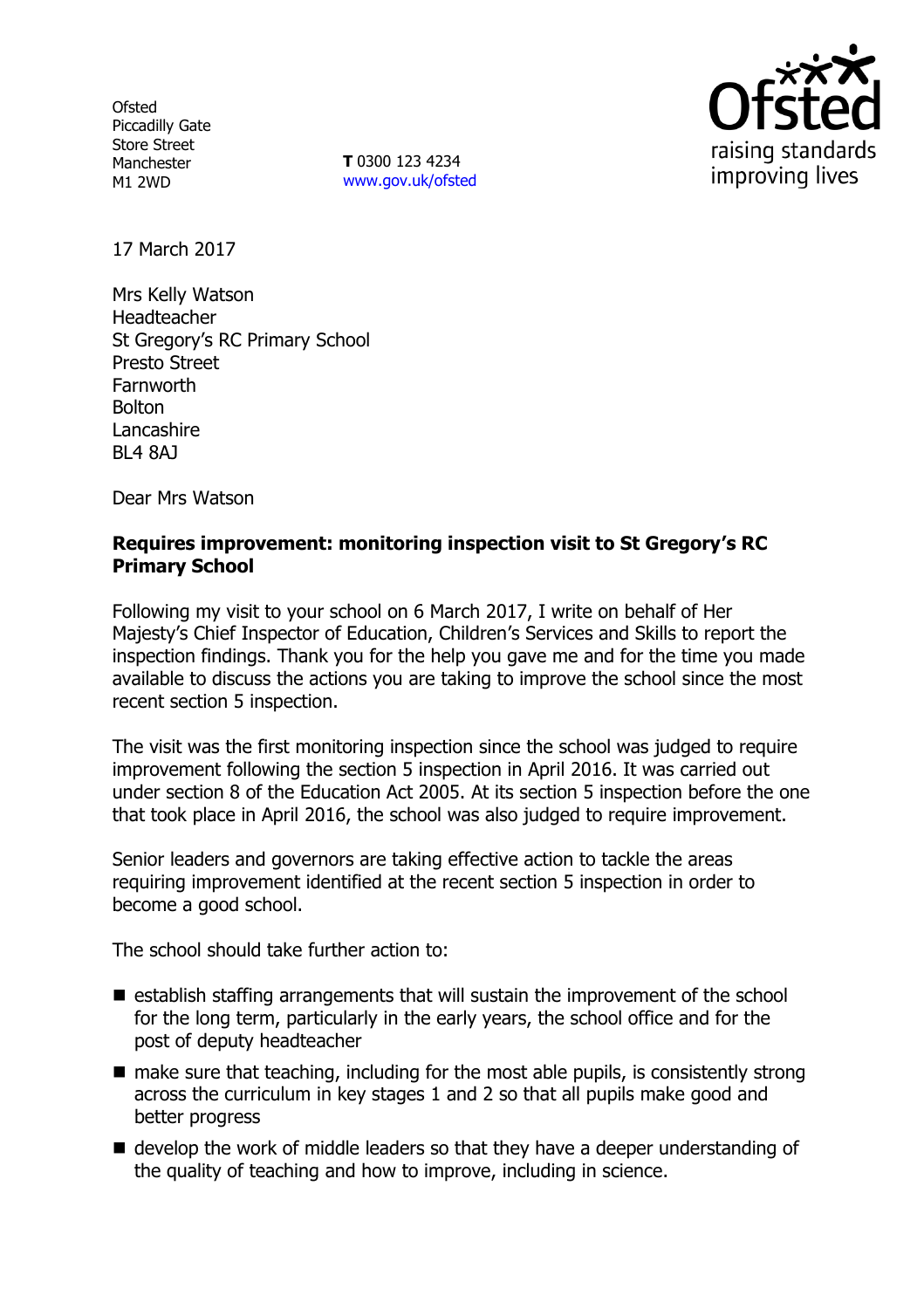

# **Evidence**

During the monitoring visit, I held meetings with you and other senior leaders. I met with a diocesan representative, a representative of the local authority and with two members of the governing body to discuss the actions taken since the last inspection. I reviewed a range of documentation, including the school's improvement plan. With you, I toured the school to observe pupils at work.

# **Context**

Since the previous inspection, there have been many changes of staff. You took up post as headteacher in September 2016. The deputy headteacher left in December 2016. The new Reception teacher, who joined you on a one-year secondment from another school, is currently acting deputy headteacher. There is a newly qualified teacher in Year 1. The teacher in Year 2 was new to the school in summer 2016. One teacher is on an extended leave of absence. Two supply teachers are employed to give assistance with teaching each week. The school has recently started to operate a daily breakfast club for some pupils.

# **Main findings**

As the new headteacher you are giving the school clear, renewed leadership and a sharp focus on improvement. You act carefully to continue the improvements made by the previous headteacher, as well as to identify other areas that you need to address. You have considered very carefully the 2016 test results, published after the previous inspection, that confirm the challenges the school faces.

Through frequent visits to classrooms and careful checks on the quality of work, you are well informed about where teaching and learning are improving. You give full consideration to the views of pupils, parents, staff and governors in reviewing the school's work. You make sure that change only happens where and when it is needed. You use your understanding of the school skilfully and positively to establish a shared understanding among staff and governors about why the school is not yet good.

You moved quickly to review and strengthen previously adequate safety and safeguarding arrangements. Record-keeping, information sharing and the training of staff, for example, are all much improved. You are tracking the occurrence of issues with much care and making sure that senior leaders review and act upon information with skill. You have reviewed and enhanced children's safety, for example relocating the main outdoor play area for the Reception class to a new, carefully arranged play space. The quality of children's learning across subjects in the early years is now much stronger because of improved leadership. The quality of teaching in the school is improving. New teachers are now working in year groups where weaknesses were identified at the time of the previous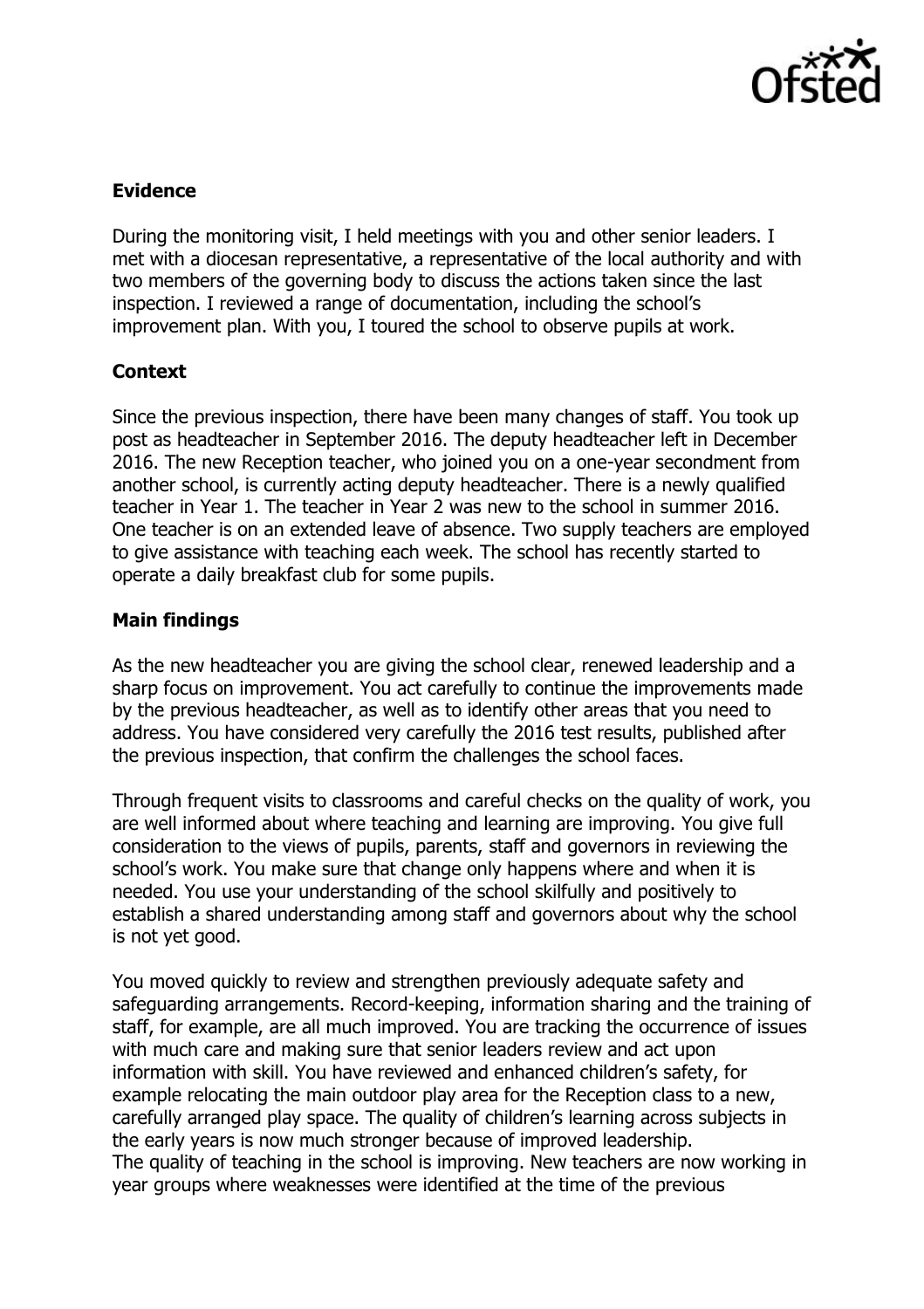

inspection. Leaders are increasing and enhancing the support given to all staff about how to improve their teaching. More staff are now learning from colleagues within the school or at other local schools. Your monitoring indicates that because of better teaching, pupils, including boys, are more engaged in class activities. However, the quality of teaching is not consistently successful across the school and the needs of the most able pupils are not always met well.

Your reviews of learning identify that improving pupils' writing is an issue for the whole school. Recent training for staff matches explicit expectations now set for the work of teachers and teaching assistants in the teaching of writing. Staff now model writing much better for pupils and expect pupils to write more freely and extensively in activities. You have successfully re-established when it is appropriate for your pupils to move from writing in pencil to pen. You celebrate pupils' work through a weekly writing award.

You are improving how the school supports pupils who find learning difficult. Teaching assistants are now better deployed to support individual pupils. Teachers now plan more carefully for the needs of specific groups of pupils. Leaders, including the special educational needs coordinator, check and evaluate the work of staff more precisely.

Senior leaders give much support to staff to enable them to understand fully the expectations of the new national curriculum and the changed assessment arrangements. You are successfully improving the school's assessment policy and procedures. Checks on the work of staff now look carefully at the accuracy of assessment and how well staff use information within teaching.

The behaviour of current pupils is good, for example in classes and in the dining hall. You are re-establishing high standards for pupils' behaviour. For example, in the way they dress for school. Staff receive extra training so they are more skilled in addressing any behaviour issues that might arise. Great efforts are now made to promote respect among pupils. Learning about bullying is included thoughtfully in the curriculum. You are promoting the value of good attendance at school with all pupils. Extra help is being provided for individual families who need more assistance to get their children to school regularly and on time. Nonetheless, you are determined to persevere, until all pupils attend school as much as they should.

The school's improvement plan is well structured and highlights clearly the actions that leaders are taking to address the areas for improvement identified at the previous inspection. Plans are revised properly to take into account current assessment information and monitoring by senior leaders. You recognise the importance of developing the skills of middle leaders. You want colleagues to have a fuller understanding of the quality of teaching in different subjects, including in science, so that they assist you better with the improvement of the school. Although an external review of governance was not recommended at the previous inspection, inspectors did indicate that governors need to improve the quality of